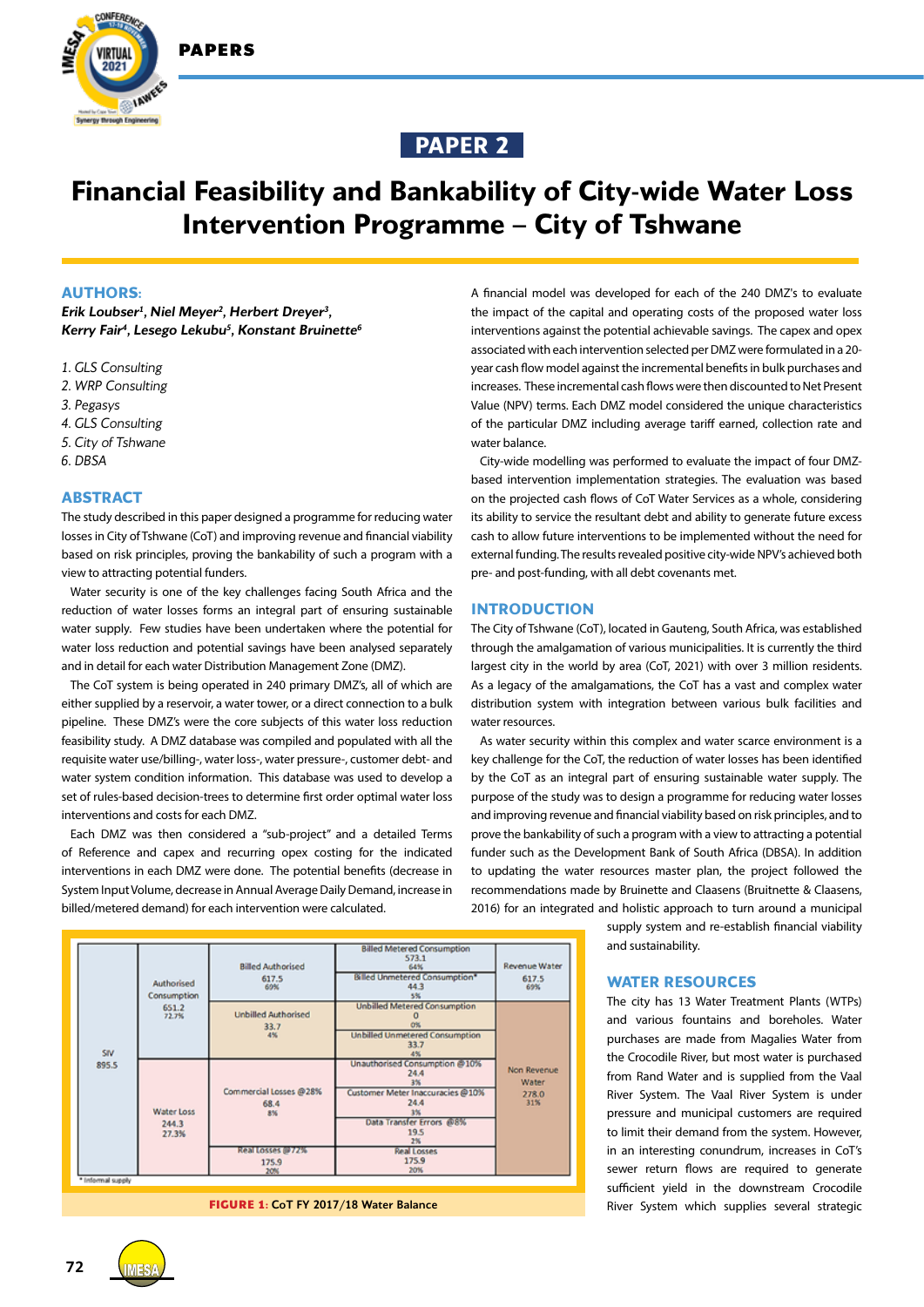**3S Media 3S Media**

IMESA **73**

power stations. This is compounded by the fact that augmenting CoT's own resources will reduce the load on the Vaal River System, but will also decrease the return flows to the Crocodile River System. To ensure holistic consideration of any proposed interventions the CoT Water Resource Master Plan (WRMP) (Mouton et al. 2015) was updated in this study.

The WRMP indicated that there is sufficient surplus yield available in the Crocodile River basin for CoT to increase both the capacities of the Temba WTP and to increase the capacities and supply areas of the CoT's Rietvlei and Roodeplaat WTPs. Despite significant capital expenditure the latter can be achieved at a unit cost for water which is lower than the RW tariff.

There is no surplus yield available in the Olifants River basin for expansion of the Cullinan, Bronkhorstspruit and Bronkhorstbaai WTP's. Sufficient water resource availability can only be ensured through additional augmentation from RW to Cullinan and Bronkhorstspruit in combination with successful Water Conservation and Water Demand Management (WCWDM) initiatives.

#### **WATER INFRASTRUCTURE**

The water distribution system comprises inter alia of 658 km of bulk pipeline, 9 943 km of reticulation pipes, 183 pumping stations, 151 reservoirs and 31 water towers. The construction value of the system is estimated at more than R20bn. The CoT system is being operated in 240 primary Distribution Management Zones (DMZ's), all of which are either supplied by a reservoir, a water tower, or a direct connection to a bulk pipeline. These were the core subjects of this water loss reduction feasibility study and are shown on Figure 09 at the back of the paper.

The CoT has a system of dynamic master planning (Loubser et al, 2012) in which the relevant water information systems and master plans are updated regularly. The database of all 240 primary DMZ's was extracted from this information along with the requisite water use/billing-, water loss-, water pressure-, customer debt- and water system condition information for further analysis in the study.

# **CURRENT WATER DEMAND, WATER BALANCE AND RECOVERABLE REAL LOSSES**

The current water demand and water balance was determined which included an analysis of the consumer base to establish the different consumption components, calculation of the unavoidable real losses and determination of the potential recoverable real losses for the city as a whole and for each DMZ. Data from the 2017/18 financial year (FY) was available as the basis for this study. The actual water balance for the CoT is in Figure 01. The invoices from RW and MW, bulk meter data and billing data (extracted from the SAP financial system) were input and spatially referenced within the Swift program (Jacobs & Fair, 2012). Stands with water consumption were mapped in Swift against aerial photographs to identify and quantify unbilled unmetered authorized consumption. It was assumed that informal water supply, being 5% of SIV, although free to the customers, is "billed" to National Treasury and paid in the form of the equitable share grant.

The total water loss for CoT is fairly accurately determined at 27.3%, or on average 244.3 ML/d (for 2017/18). The ratio of apparent loss to real loss was agreed with the CoT and was based on the typical parameters impacting apparent losses within the city: meter accuracy, meter reading errors, data transfer errors. The Unavoidable Real Loss (URL) for CoT is estimated per industry-standard formula as 35 ML/d, meaning that the estimated Recoverable real Loss (RRL) is: RRL = Total Loss – URL  $-$  Apparent loss = 244.3 ML/d - 35 ML/d - 68.4 ML/d = 140.9 ML/d.



**FIGURE 2:** Breakdown of CoT unit water cost

#### **COST OF WATER SUPPLY**

Before financial modelling could be performed, the cost of water supply needed to be determined. This included determining the economic cost of water and the zero-based cost of water.

#### **Water economic cost**

An analysis of the costs of water input by the City was conducted and revealed the actual current cost of water input to be R12.73/kL. The breakdown of this cost is shown in Figure 02. If this is adjusted to account for water losses (27.3%) and collection rate (86.3%) the total cost of water per kL billed and collected amounts to R20.39/kL. The CoT's actual cost (R12.73/ kL), before adjusting for Non-Revenue Water (NRW) and collection risk, align with those of other South African metros', such as Cape Town, Johannesburg and Nelson Mandela Bay.

### **Water zero based cost**

The zero-based cost of water (R14.17/kL) is the best practice costing for the CoT's water supply, taking into consideration the current network demands and operating landscape for CoT. The zero-based economic cost calculated  $(R22.70/kL = R14.17/kL$  when adjusted for 27.3% NRW and 86% collection risk) is 11% (or R2.31/kL) higher than the CoT's actual cost per kilolitre of



**FIGURE 3:** Zero-based cost of water supply vs. FY 2019 weighted average tariff (WAT) billed (R/kL)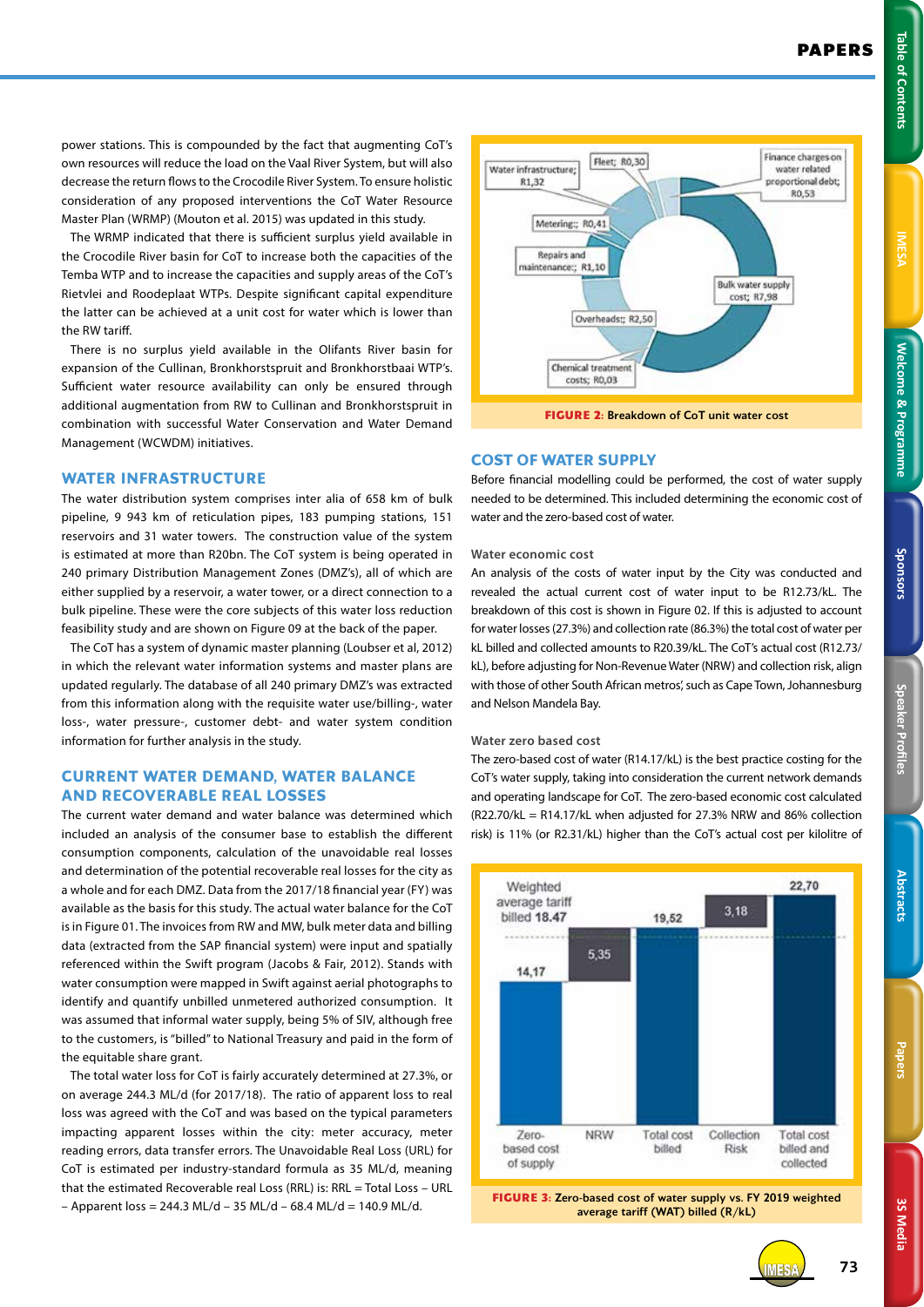

# **DADEDS**



**FIGURE 4:** Cumulative empirical probability function for AADD in an example DMZ for total CoT

R20.39/kL and 22.9% (or R4.23/kL) higher than the equivalent weighted average tariff billed. As such, tariffs would need to be increased by 22.9% to cover zero-based costs unless the CoT's proportion of non-revenue water can be reduced, and collection rates improved.

#### **Price elasticity and over consumption**

A price elasticity analysis including stepped tariffs (similar to Hoffman & Du Plessis 2013) showed that the billed water consumption in CoT is likely to reduce to 476.5 ML/d should the water tariffs be increased by 40%. This represents the zero based demand "break-even" point where the zero based cost for water is covered by the billed and collected income. The current over consumption is therefore estimated at 98.9 ML/d which is 11% of the SIV. (Over consumptions are the difference between the actual billed water use and the water use at zero based prices.)

# **WATER DEMAND AND COST RECOVERY RISK**

Using bootstrap techniques on the empirical data, rather than fitted probability density functions, the actual empirical distribution of demand in each DMZ was determined, with confidence bands for Annual Average Daily Demand (AADD) and billed income for stress-testing the financial modelling of the Net Present Value (NPV) of water loss interventions in each DMZ.



**FIGURE 5:** DMZ recovery risk categorization

#### **Cost recovery and recovery risk**

Using bootstrap techniques on the empirical data, rather than fitted probability density functions, the actual empirical probability density function (PDF) of current billed income was determined, with confidence bands for billed income for stress-testing the financial modelling of the NPV of water loss interventions in each zone.

The various DMZ's were categorized into a cost recovery risk matrix shown in Figure 05 as High Consumption/Low Recovery Risk (Green); Low Consumption/Low Recovery Risk (Light Green); Low Consumption/High Recovery Risk (Yellow); and High Consumption/High Recovery Risk (Red).

#### **Future water demand and risk**

The available CoT Spatial Development Framework (SDF) at the time of this study represents more than a doubling of the City over  $\pm 45$  years at a rate of  $\pm 2\%$  p.a. For this study a 20y horizon was considered. Using assumptions about the probabilities of developments occurring over time, a 95% confidence band for the additional future anticipated 20y AADD was established as between 304 ML/d and 612 ML/d as shown n Figure 06. This information was requisite input into the stress testing of the financial viability of proposed water loss reduction interventions in each DMZ, and was also aggregated input to a city-wide analysis.



**FIGURE 6:** Additional future demand timeline and confidence bands for total CoT

#### **INTERVENTION PROGRAMME**

### **DMZ database and decision tree analysis**

A comprehensive geo-database was developed for all ± 240 "Level 4" DMZ's in CoT, with requisite fields to allow in-depth analysis of the water losses and potential remedies in each. This database was used to develop a set of rules-based decision-trees to determine first order optimal water loss interventions for each zone, and a first order associated cost.

#### **Possible interventions**

The possible interventions considered in this feasibility study are listed in Table 1 and the workflow to use the decision trees in order to determine the first order interventions is shown in Figure 8.

#### **Potential benefits per DMZ**

In order to evaluate the bankability of each intervention sub-project, an estimation of the benefits of the intervention was required (McKenzie et al. 2002) (Wegelin et al. 2009) (WRC, 2020).

Potential benefits considered were:

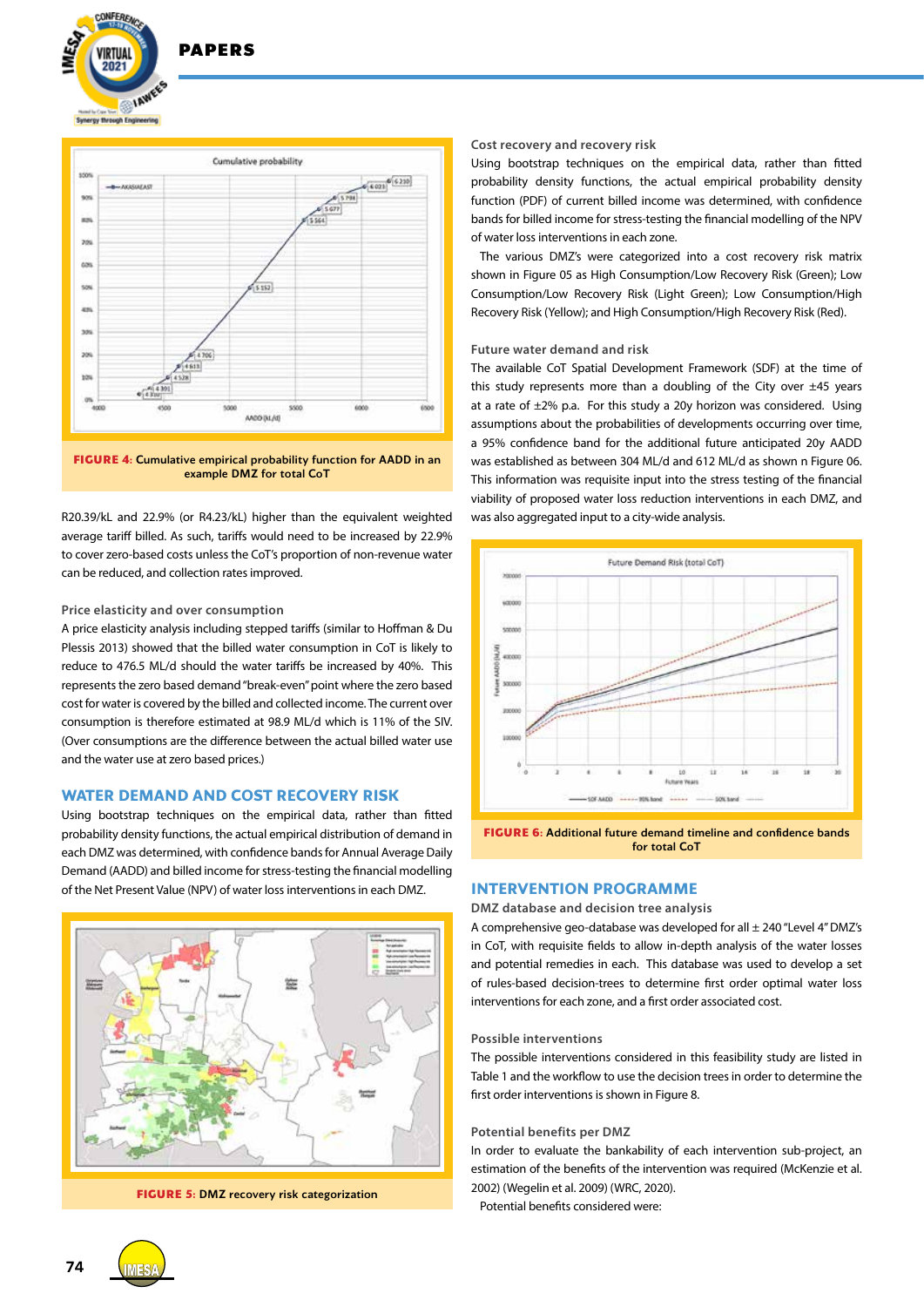**Welcome & Programme Table of Contents IMESA** 

Welcome & Programme

**IMES** 

Table of Contents

|  | г |  | o e |
|--|---|--|-----|
|  |   |  |     |
|  |   |  |     |

| <b>WHEN APPROPRIATE</b>                             |
|-----------------------------------------------------|
| No bulk meter / for loss calculation                |
| No logging / determine MNF / calibrate AADD         |
| High static and/or dynamic pressures                |
| Indication of high real losses / high MNF           |
| Indication of deteriorating pipe condition          |
| Indication of old an/or improperly sized meters     |
| Indication of old and/or deteriorating connections  |
| Indication of high MNF/UWD's and cost recovery risk |
| Indication of excessive UWD's                       |
| Indication of many unbilled stands/areas            |
| Indication of cross-boundary flows                  |
| Large zone or potential PRV sub-zone                |
| Indication of excessive UWD's                       |
|                                                     |

**TABLE 1:** Possible water loss interventionsfor total CoT



**FIGURE 7:** Workflow for decision-tree based first order interventions

- Reduction in SIV
- Reduction in water demand
- Increase in metered/billable water consumption

Table 2 lists the (high level view) potential benefits of each water loss intervention, together with notes on the quantification thereof. Most of the formulae use data which was readily available from the fully populated DMZ database. In all cases a range (min/max) of potential benefits was calculated, in order to allow "stress-testing" of the NPV of each intervention.

These potential benefits (decrease in SIV, decrease in AADD, increase in billed/metered AADD) for each intervention in each DMZ

were calculated on a detailed level.

# **Summary of interventions and benefits**

Table 3 summarises the indicated interventions and potential range of benefits determined in this manner for all the DMZ's. The full details with Scope of Work (SoW) maps, Bill of Quantities (BoQ) tables, and cost summaries were provided in electronic media with the project report.

The ToR, costing and benefits were used as inputs into a financial model, which determined the NPV for each DMZ sub-project. This allowed for the sub-projects to be ranked in accordance with their "bankability" (i.e. their NPV).

## **FINANCIAL MODELLING**

#### **DMZ level financial modelling**

A financial model was developed in order to evaluate the impact of the capital and operating expenditure cost of the proposed water loss interventions against the savings envisaged to be achieved on each of the 240 DMZ's included in this study.

The DMZ level intervention financial modelling was conducted on an incremental cash flow approach. Therefore, the capital and annual operating expenditure associated with each intervention selected per DMZ was formulated in a 20-year cash flow forecasting model against the incremental savings in bulk water purchases and increased billing potential. These incremental cash flows were then discounted at an assumed weighted average cost of capital for CoT to NPV terms. Each DMZ model considered the unique characteristics of the particular DMZ including average tariff earned, collection rate and water balance.

The DMZ level financial model calculates both a project and equity NPV based on the net incremental cash flows. Project NPV is based on only the present value of incremental cash flows between costs and revenue potential of the interventions, i.e. project cash flows. The equity NPV is based on project cash flows after indicative funding terms for the capital expenditure required for interventions per DMZ. All interventions were assumed to be implemented in project year 1 for comparability across the results of the 240 DMZ's evaluated. These project NPV results were used to rank the financial preference of each DMZ for implementation of the technical suite of interventions.

The results of the 240 DMZ's with all the technical interventions, as recommended based on the technical decision-trees explained earlier, revealed an aggregate funding requirement of R3 422 million. The majority of the DMZ's however do not achieve a financial viable cash flow profile that can be expected to settle the debt required to fund its interventions. This

**Abstract** 

**Speaker Profiles Sponsors**

**Speaker Profiles** 

Sponsors

**3S Media**

3S Media

IMESA **75**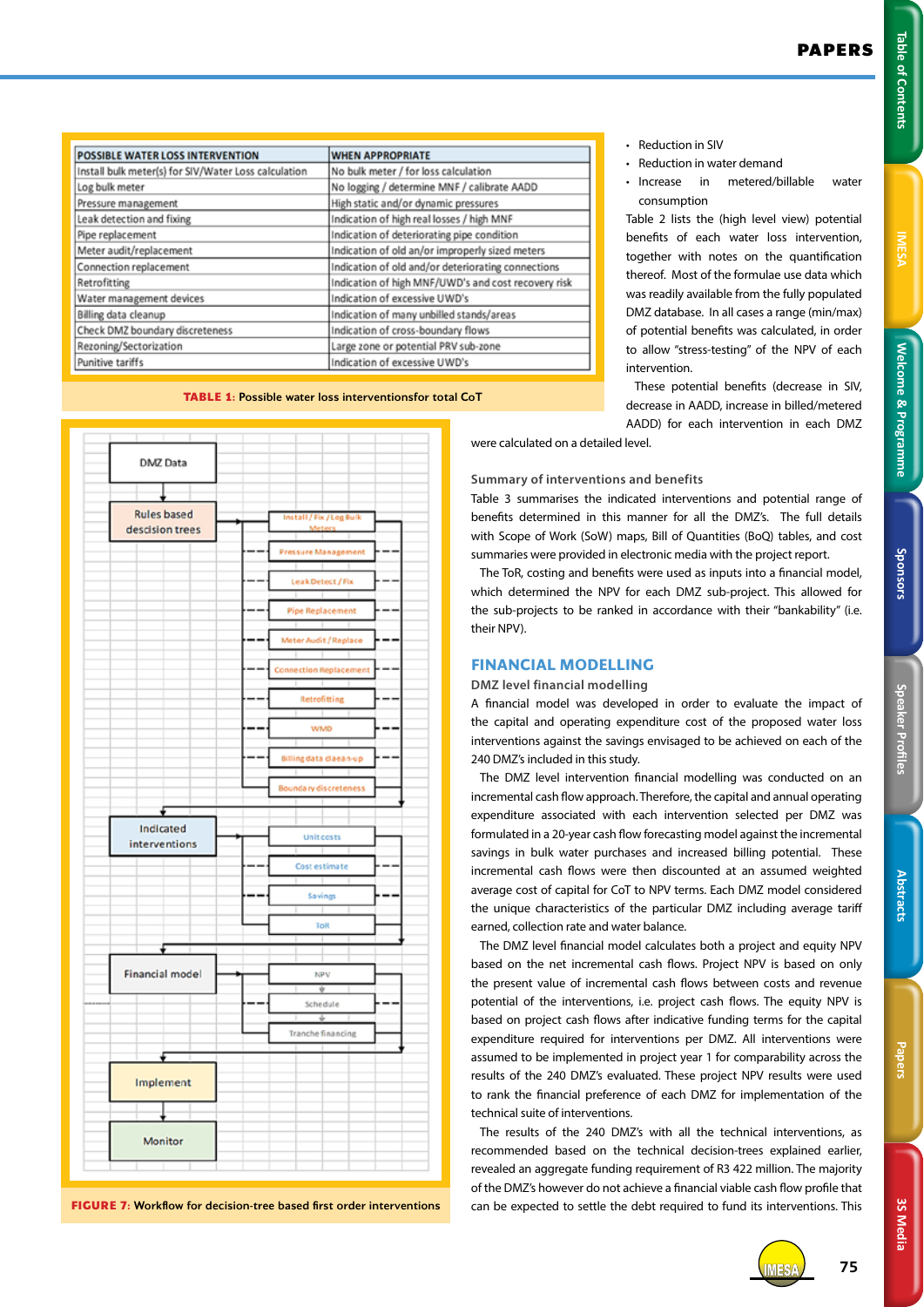PAPERS



| POSSIBLE WATER LOSS INTERVENTION                     | <b>POTENTIAL BENEFIT</b>                                                                 | <b>BENEFIT ESTIMATION</b>                                                                                                                                     |  |  |
|------------------------------------------------------|------------------------------------------------------------------------------------------|---------------------------------------------------------------------------------------------------------------------------------------------------------------|--|--|
| Install bulk meter(s) for SIV/Water Loss calculation | Knowledge of water loss and MNF w/o which<br>sensible interventions cannot be determined | Not applicable                                                                                                                                                |  |  |
| Log bulk meter                                       | Knowledge of MNF w/o which sensible<br>interventions cannot be determined                | Not applicable                                                                                                                                                |  |  |
| Pressure management                                  | to drop in pressure                                                                      | Reduction in SIV and unit water demands due Dependent on land use, SIV and UWD are reduced as<br>a funtion of the % reduction in ave.pressure                 |  |  |
| Leak detection and fixing                            | Reduction in real losses due to minimisation<br>of leakage                               | Real loss will reduce with 5% to 10%                                                                                                                          |  |  |
| Pipe replacement                                     | Reduction in real losses due to improved<br>reticulation condition                       | Based on reduced number of leaks, and the ave. leak<br>report time, leak run/fix time, and leak flow rates                                                    |  |  |
| Rezoning/Sectorization                               | Improved information on water losses                                                     | Not applicable                                                                                                                                                |  |  |
| Check DMZ boundary discreteness                      | Improved information on water losses since<br>cross-boundary flows prevented             | Not applicable                                                                                                                                                |  |  |
| Meter audit/replacement                              | Increase in metered and billable water<br>consumption                                    | Bus/Comm customers increase = 25 kL/m (or 1255<br>kL/m if previously audited); Residential customers<br>increase = 19%                                        |  |  |
| Connection replacement                               | Reduction in real losses due to minimisation<br>of leakage                               | Based on reduced number of leaks, and the ave. leak<br>report time, leak run/fix time, and leak flow rates                                                    |  |  |
| Retrofitting                                         | Reduction in on-site wastage will lead to<br>AADD                                        | Based on observed values retrofitting results in<br>reduction in SIV and concomitant reduction in reduction of between 2.9 and 10.5 kL/month per<br>household |  |  |
| Billing data clean-up                                | Increased billed income                                                                  | Estimated demand for all identified<br>unbilled/unmetered users will increase billing<br>income accordingly                                                   |  |  |
| Punitive tariffs                                     | Decrease in water consumption whilst not                                                 | Over-consumption is reduced in accordance with                                                                                                                |  |  |
|                                                      | compromising revenue                                                                     | assumed price elasticity                                                                                                                                      |  |  |
| Water management devices                             | Limit indigent users to FBW amount                                                       | If WMD is set to 0.4 kL/d then all excess<br>consumption by indigent and non-paying customers<br>is reduced to this level                                     |  |  |

**TABLE 2:** Potential benefits from water loss interventions

funding requirement is significantly reduced with the exclusion of the pipe replacement intervention. The number of DMZ's with a positive project NPV increased and ability to settle debt funding is also improved as a result. Table 04 below shows a summarised comparison of the key results of the DMZ modelling including and excluding the pipe replacement intervention.

# **Programme-wide financial modelling**

The programme-wide modelling aimed to evaluate the impact of four

DMZ-based intervention implementation strategies. The evaluation was based on the projected cash flows of CoT Water Services as a whole, considering its ability to service the resultant debt and ability to generate future excess cash to allow future interventions to be implemented without the need for external funding. These four implementation strategies considered the roll-out of the suite of technical interventions in DMZ's that either only revealed a positive project NPV or to all DMZ's identified, and whether the suite of interventions should include pipe replacement or not.

|                                                      | <b>Number</b> |              | <b>Estimated</b> Estimated |            | <b>Potential SIV</b> | <b>Potential AADD</b> |       | <b>Potential increase</b> |                | <b>Potential Billing</b> |       |
|------------------------------------------------------|---------------|--------------|----------------------------|------------|----------------------|-----------------------|-------|---------------------------|----------------|--------------------------|-------|
| POSSIBLE WATER LOSS INTERVENTION                     | of DMZ's      |              | capex PV of opex           |            | saving (kL/d)        | saving (kL/d)         |       |                           | in AADD (kL/d) | dean-up (kL/d)           |       |
|                                                      |               |              | (R million) (R million)    | <b>Min</b> | Max                  | <b>Min</b>            | Max   | Minl                      | Max            | <b>Min</b>               | Max   |
| Install bulk meter(s) for SIV/Water Loss calculation | 129           | R39.68       | R7.32                      |            |                      |                       |       |                           |                |                          |       |
| Log bulk meter                                       | 55            | R6.205       | R11.337                    |            |                      |                       |       |                           |                |                          |       |
| Pressure management                                  | 111           | R96.259      | R37.202                    | 11970      | 23156                | 4781                  | 9270  | o                         |                |                          |       |
| Leak detection and fixing                            | 15            | R6.373       | R10.042                    | 2810       | 5619                 |                       |       |                           |                |                          |       |
| Pipe replacement                                     |               | 36 R3006.325 | R0.000                     | 6208       | 15219                |                       |       | 0                         |                |                          |       |
| Meter audit/replacement                              | 97            | R63.439      | R0.000                     |            |                      |                       |       | 8912                      | 11691          |                          |       |
| Connection replacement                               | 41            | R139.729     | R0.000                     | 2789       | 5578                 |                       |       |                           |                |                          |       |
| Retrofitting                                         | 13            | R23.531      | R70.594                    | 3250       | 11766                | 3250                  | 11765 | O                         |                |                          |       |
| Water management devices                             | 13            | R33.616      | R53.786                    | 7165       | 10235                | 7165                  | 10236 |                           |                |                          |       |
| Billing data cleanup                                 | 71            | Internal     | Internal                   |            |                      |                       |       |                           |                | 9890                     | 24514 |
| Check DMZ boundary discreteness                      | 21            | R7.409       | RO.000                     |            |                      |                       |       |                           |                |                          |       |
| Rezoning/Sectorization                               | N/A           | N/A          | N/A                        | N/A        | N/A                  | N/A                   | N/A   | N/A                       | N/A            | N/A                      | N/A   |
| Punitive tariffs                                     | N/A           | N/A          | N/A                        | N/A        | N/A                  | N/A                   | N/A   | N/A                       | N/A            | N/A                      | N/A   |
|                                                      |               | R3 422.57    | R190.28                    | 34177      | 71549                | 15197                 | 31271 | 8913                      | 11689          | 9890                     | 24514 |

**TABLE 3:** Summary of interventions and benefits (with costs)

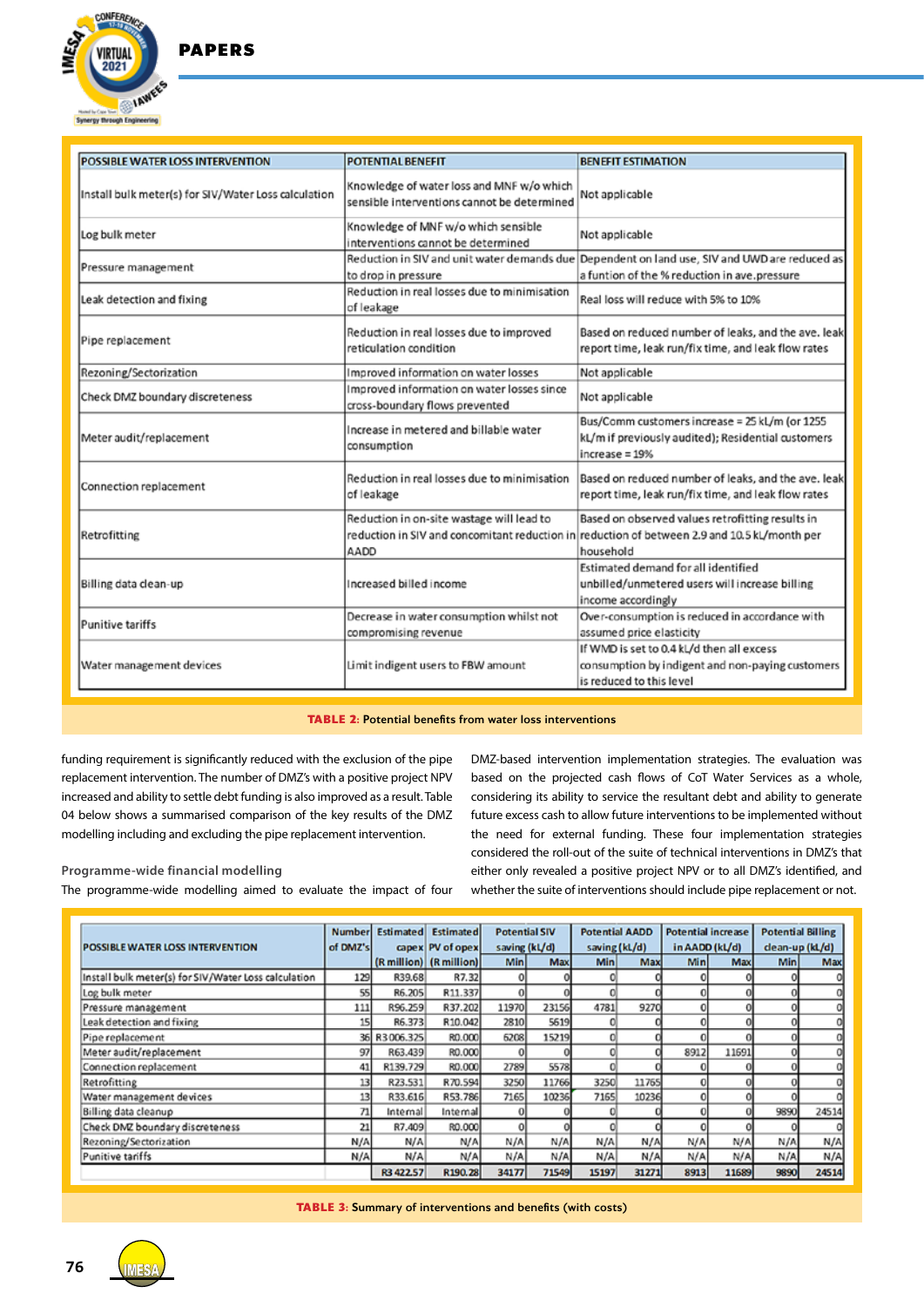**3S Media**

**3S Media** 

| <b>TABLE 4: Comparison in NPV and funding requirement between</b><br>including and excluding pipe replacement |             |           |                                         |  |  |  |
|---------------------------------------------------------------------------------------------------------------|-------------|-----------|-----------------------------------------|--|--|--|
|                                                                                                               | Incl. PRP   | Excl. PRP | Comment                                 |  |  |  |
| Full funding<br>requirement                                                                                   | R 3 435 mil | R 416 mil | 88% reduction funding<br>requirement    |  |  |  |
| DMZ's with<br>project<br>$NPV>=0$                                                                             | 106         | 143       | 29% increase in DMZ's<br>with pos. NPV  |  |  |  |
| DMZ's with<br>Project NPV<0                                                                                   | 134         | 97        | 25% reduction in DMZ's<br>with neg. NPV |  |  |  |

| <b>TABLE 5: Recommended feasibility scenario – key outputs</b> |                            |  |  |  |  |
|----------------------------------------------------------------|----------------------------|--|--|--|--|
| Key outputs                                                    |                            |  |  |  |  |
| Total funding draw-down                                        | R471 391 413               |  |  |  |  |
| Number of active DMZ's                                         | 240                        |  |  |  |  |
| Active DMZ's with project NPV – positive                       | 143                        |  |  |  |  |
| Active DMZ's with project NPV - negative                       | 97                         |  |  |  |  |
| NPV: Consolidated cash flows                                   | R <sub>2</sub> 311 164 320 |  |  |  |  |
| NPV: Interventions (pre-funding)                               | R780 144 319               |  |  |  |  |
| NPV: Interventions (post funding)                              | R778 857 708               |  |  |  |  |
| Project IRR: Active DMZ's                                      | 36%                        |  |  |  |  |
| Equity IRR: Active DMZ's funded                                | N/A                        |  |  |  |  |
| Debt Service Cover Ratio                                       | 12.58                      |  |  |  |  |
| Loan Life Cover Ratio                                          | 5.86                       |  |  |  |  |
| Project Life Cover Ratio                                       | 10.49                      |  |  |  |  |
| Debt repayment period met?                                     | Yes                        |  |  |  |  |

A recommended feasibility scenario was developed after rigorous financial analysis and consultation on these four strategies with CoT officials, engagement with the technical work stream members on the practical rollout recommendations of interventions and consideration of the funding implications of staggered implementation over a 5-year period. This final selected scenario is based on the roll-out of interventions, excluding pipe replacement, to all 240 identified DMZ's in CoT. The aggregate capital expenditure requirement of this scenario

amounts to R471.4 million.

Table 05 sets out the key outputs of the recommended feasibility scenario. These results reveal positive NPV's achieved both pre- and post-funding, with all assumed debt covenants met. It is worth noting that the deferral in project cash flows to accommodate a 5-year staggered roll-out period results in one DMZ which held a positive project NPV (without staggered roll-out) to turn negative over the fixed 20-year evaluation period. The recommended scenario therefore has 143 DMZ's with a project NPV of zero and greater cross subsidising the project cash flows of the 97 DMZ's with a negative project NPV.

The profile for the five consecutive tranches of project finance to fund the capital expenditure requirements of the suite of recommended interventions shows a funding peak of R404.4 million in 2024/25 (see Figure 08). Once all the facilities have been drawn, the maximum



**FIGURE 8:** Recommended feasibility scenario – Funding exposure

required repayment per annum occurs in 2026/27 at R95.2 million. All funding tranches are projected to be repaid by the close of 2033/34.

Whilst pipe replacement has been excluded from the financial packaging of the recommended scenario, CoT is encouraged to consider the recommended pipe replacements in each of the DMZ's indicated should other sources of funding be available. The same applies to implementation of master plan items where required to eliminate capacity backlogs in parallel with the water loss interventions.

Stress tests have been performed on key assumptions to evaluate the financial implications of the roll-out of interventions for CoT Water Services should actual conditions differ to those projected in the base case. These stress tests indicate financial resilience to flexes on key economic assumptions, but with critical monitoring required on the balance between bulk water cost escalations and water tariff increases. Continued misalignment in the annual escalations of bulk water costs and that of the average water tariff charged, by as little as 0.5% will curtail long-term viability. Further, stress tests confirm that the average billing collection rate is a sensitive lever to the financial sustainability of quality water services in CoT. An average collection rate of less than 75% is likely to result in a financial inability to operate and maintain water services, even with the realisation of savings achieved through the suite of interventions.



**FIGURE 9:** Study area and primary distribution management zones (DMZ's)



IMESA **77**